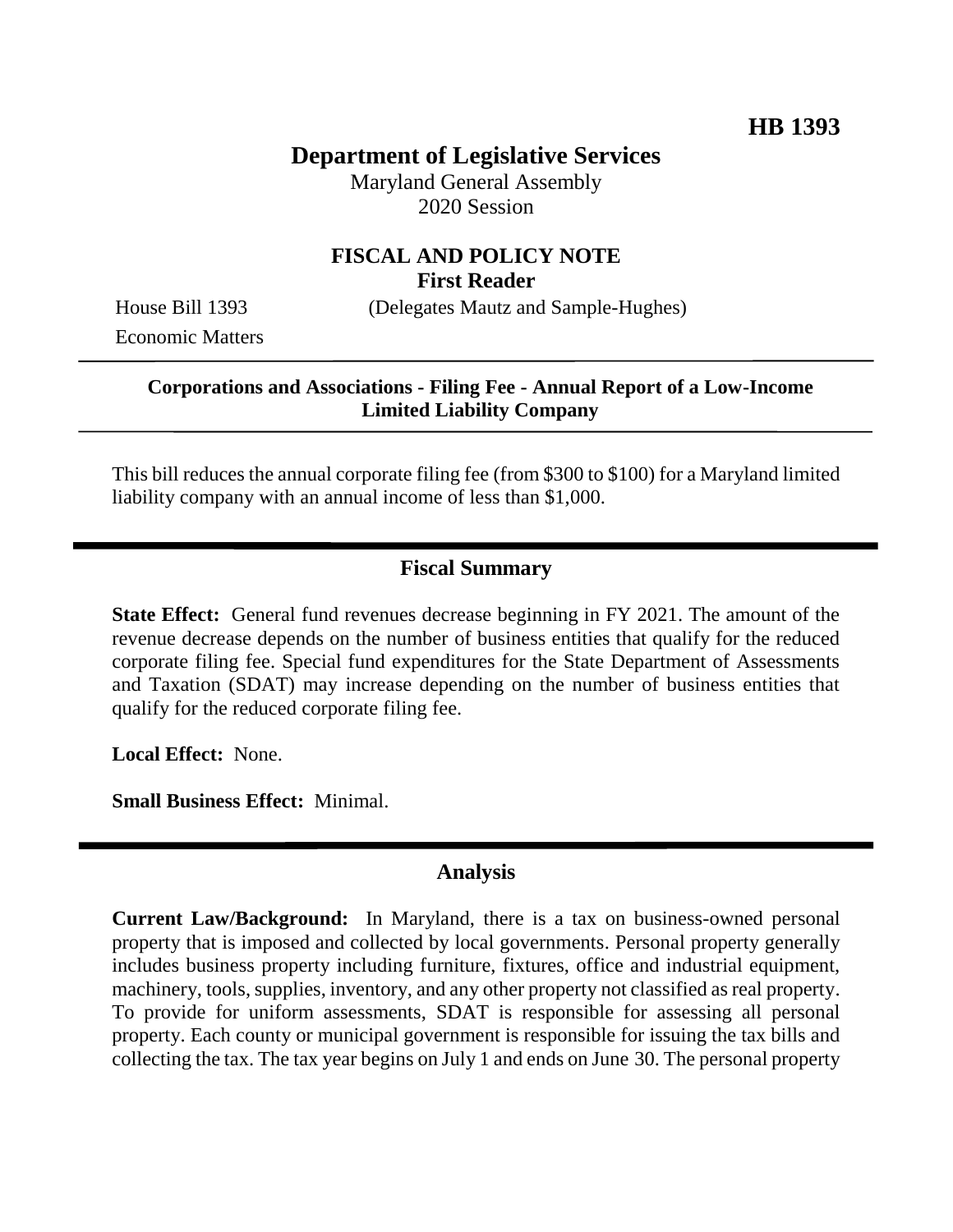tax has been a local tax exclusively since 1984 when the State tax rate on personal property was set at zero.

At the beginning of each calendar year, SDAT notifies business entities on record that a personal property tax return must be filed by April 15. This tax return must include personal property located in Maryland as of January 1, the date of finality. The "date of finality" is the date used to determine ownership, location, value, and liability for tax purposes. Since 2017, all tax returns have been filed electronically. An annual report fee is required to be paid to SDAT with the personal property tax return. The annual report fee is for the privilege of maintaining the legal entity's existence in the State. **Exhibit 1** identifies the amount of the report fee that each legal entity is required to pay.

| <b>Exhibit 1</b><br><b>Annual Reporting Fee Requirement</b> |            |                                     |            |
|-------------------------------------------------------------|------------|-------------------------------------|------------|
| <b>Business Entity</b>                                      | <u>Fee</u> | <b>Business Entity</b>              | <b>Fee</b> |
| <b>Stock Corp</b>                                           | \$300      | <b>Domestic Statutory Trust</b>     | \$300      |
| NonStock Corp                                               | $\theta$   | <b>Foreign Statutory Trust</b>      | 300        |
| Foreign Insurance Corp                                      | 300        | <b>Real Estate Investment Trust</b> | 300        |
| Foreign Interstate Corp                                     | $\theta$   | <b>Certified Family Farm</b>        | 100        |
| <b>Limited Liability Company</b>                            | 300        | Sole Proprietorship                 | $\theta$   |
| Limited Liability Partnership                               | 300        | <b>General Partnership</b>          |            |
| <b>Limited Partnership</b>                                  | 300        | <b>Amended Return</b>               |            |

**State Revenues:** General fund revenues decrease beginning in fiscal 2021. The amount of the revenue decrease depends on the number of business entities that qualify for the reduced corporate filing fee.

SDAT advises that it does not currently track business income on the annual report form which will be necessary to determine an entity's eligibility for the reduced corporate filing fee proposed by the bill. The department received a total of 247,464 annual reports in fiscal 2020. It is unknown how many of the reports were from limited liability companies with annual income of less than \$1,000. If, *for illustrative purposes only*, 1% of these filings were eligible for the reduced filing fee, general fund revenues would decrease by approximately \$495,000 annually.

HB 1393/ Page 2 **State Expenditures:** SDAT advises that the department will have to hire one charter specialist and one administrative aide to review applications for the reduced filing fee, track compliance, answer customer inquiries regarding the reduced fee, and assist in tracking any fee related information and documents as the department receives them. SDAT